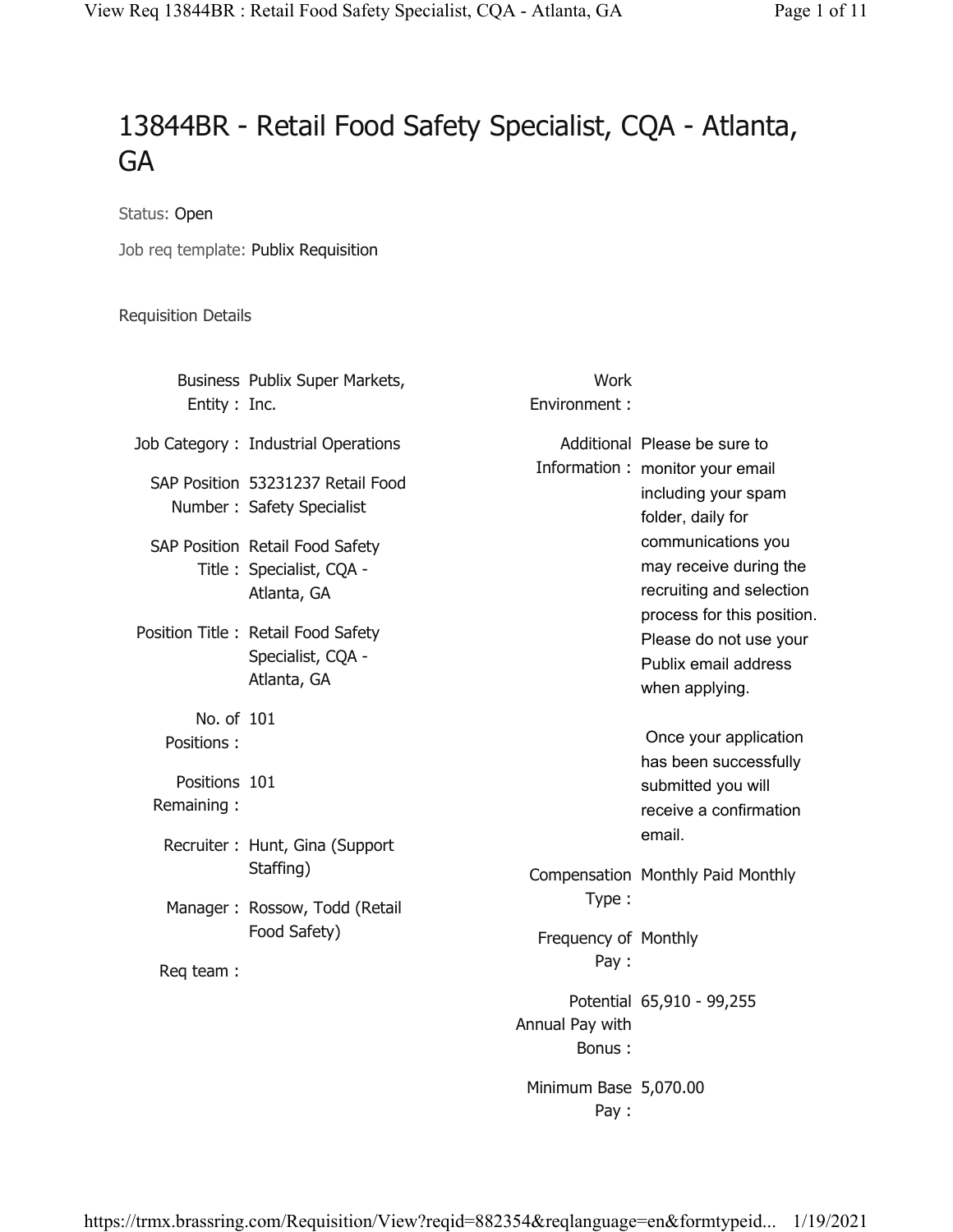|                        | Hutcheson, Anita<br>(Corporate Quality)                                                                                                                                                                                                                                                                                                                                                                                                                          | Maximum Base 7,635.00<br>Pay:         |                                                                                                                                                                                              |
|------------------------|------------------------------------------------------------------------------------------------------------------------------------------------------------------------------------------------------------------------------------------------------------------------------------------------------------------------------------------------------------------------------------------------------------------------------------------------------------------|---------------------------------------|----------------------------------------------------------------------------------------------------------------------------------------------------------------------------------------------|
|                        | Assurance)<br>Roberson, Michael<br>(Corporate Quality<br>Assurance)<br>Adeney, Michael<br>(Support Assoc<br>Relations - Central)                                                                                                                                                                                                                                                                                                                                 |                                       | Year End As a year-end bonus to<br>Bonus: associates, Publix<br>issues one month's<br>extra pay (pro-rated in<br>the first year) each year<br>if associate remains<br>employed through issue |
| Employment Koch _ Dion | Office Rep: (Employment Office -<br>Corp & Temp Team)                                                                                                                                                                                                                                                                                                                                                                                                            |                                       | date of the bonus check<br>that year. This is<br>calculated as a 13th<br>month of pay in the                                                                                                 |
|                        | Description: Retail Food Safety<br>Specialist develop and<br>deploy strategies to<br>improve and maintain                                                                                                                                                                                                                                                                                                                                                        |                                       | <b>Potential Annual Pay</b><br>with Bonus line above.                                                                                                                                        |
|                        | food safety within their<br>assigned divisional<br>stores. This includes<br>providing food safety,<br>pest management, and<br>regulatory compliance<br>leadership by partnering<br>with retail leadership,<br>key support areas and<br>Publix's<br>suppliers/vendors of<br>retail sanitation and pest<br>management. The<br>Retail Food Safety<br>Specialist report to the<br><b>Division Food Safety</b><br>Manager.<br>Additional<br>responsibilities include: | Other<br>Compensation<br>Information: |                                                                                                                                                                                              |

• conducting riskbased scheduled and follow-up store visits to help provide

https://trmx.brassring.com/Requisition/View?reqid=882354&reqlanguage=en&formtypeid... 1/19/2021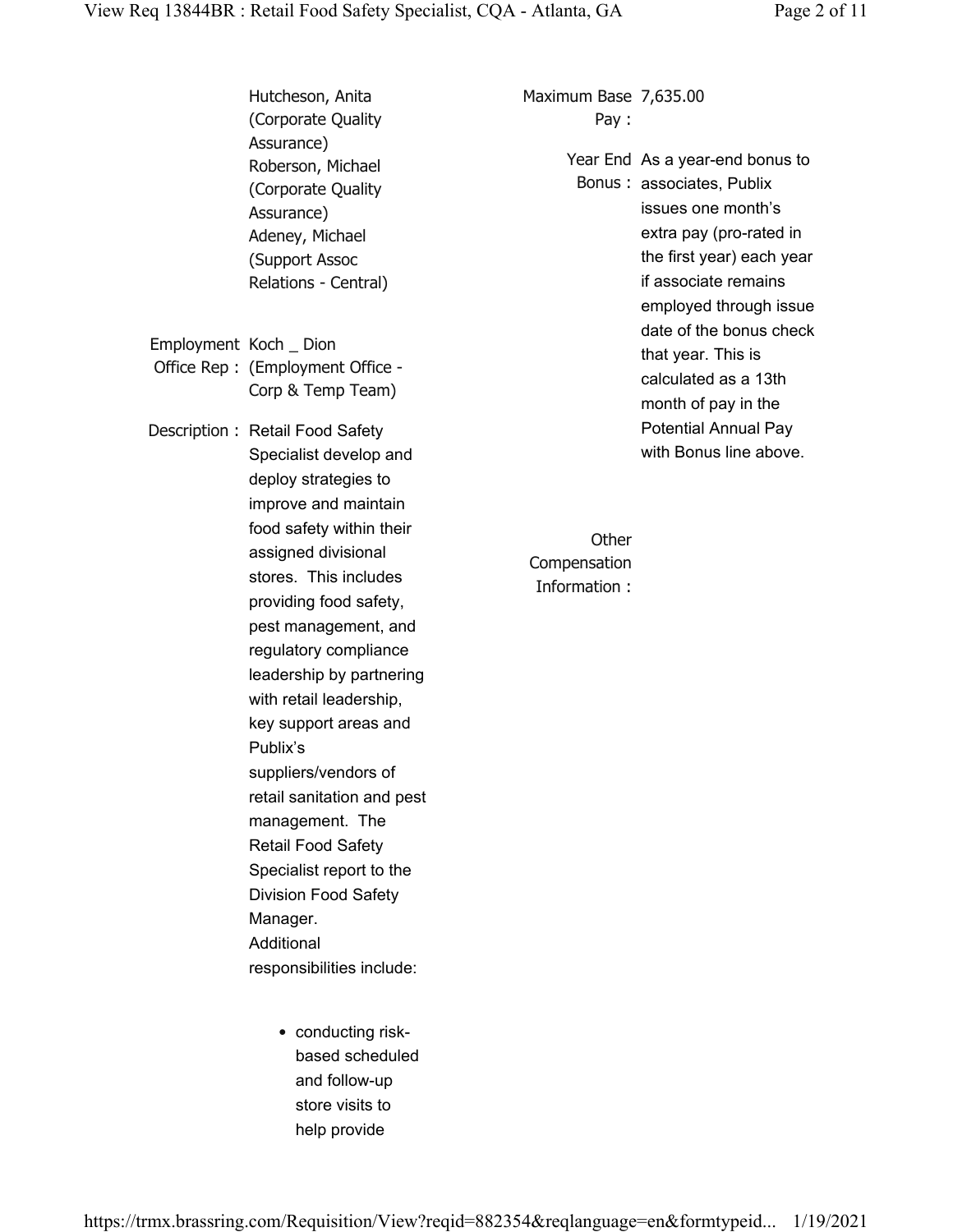support, guidance and education related to helping stores maintain food safety and reduce the likelihood of violations and increase overall food safety culture. These visits will also help maintain and increase awareness of Publix' food safety programs includin g, pest control, sanitation and food safety assessment provider's performance. • providing leadership and directional support to the defined coverage area stores when unscheduled/unpl anned urgent assistance is required • working with the other food safety specialists relative to collaborative efforts to align with retail leadership and key retail support,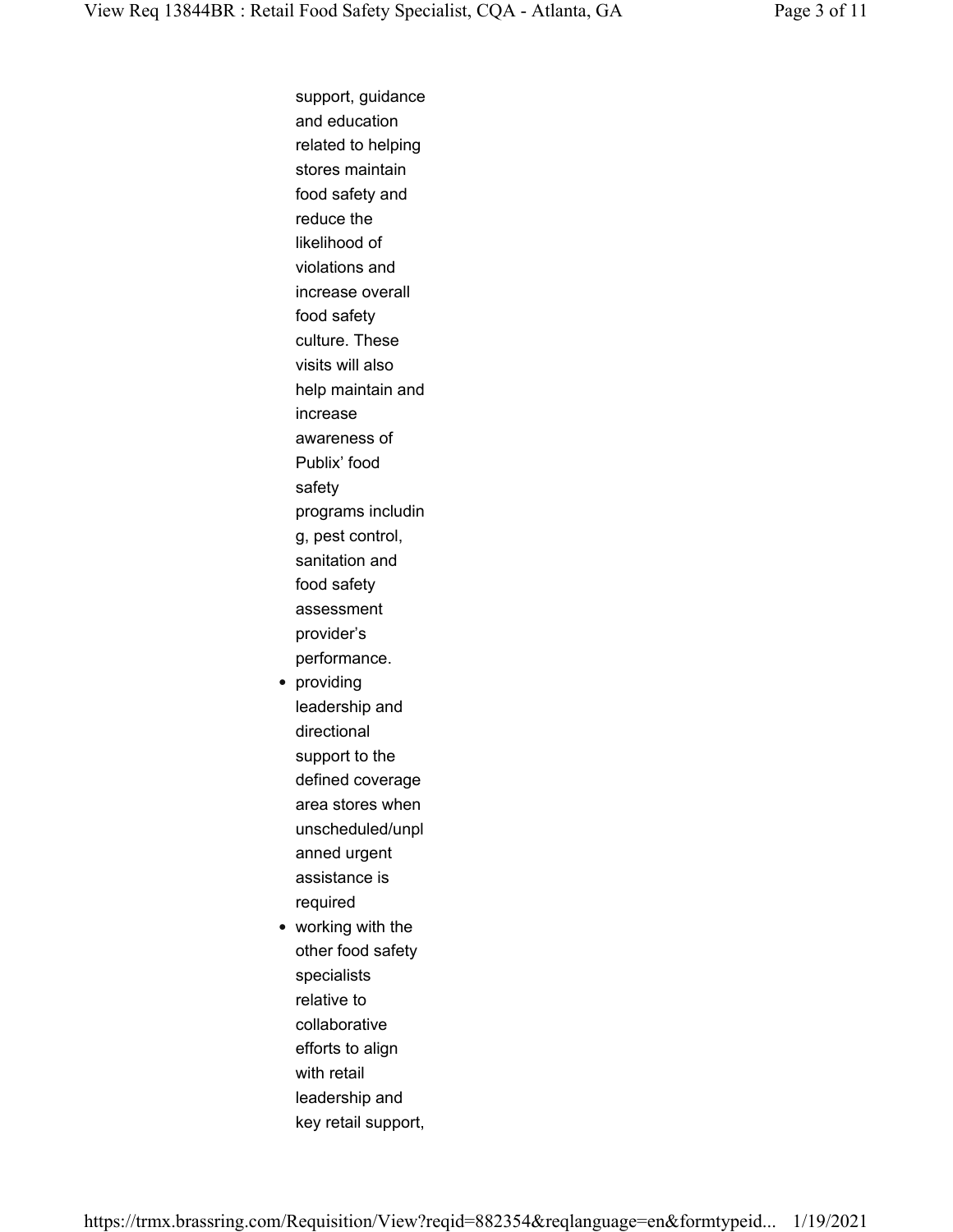while sharing a common message

- providing clear and concise communication to retail leadership through routine reporting and presentations by attending and presenting food safety trend information to the assigned division, regions and districts each quarter and/or month
- participating in continuous improvement activities, special projects and providing updates to the Division Food Safety Manager
- establishing and developing good business relationships with regulatory and industry contacts. This is vital to ensure Publix has solid contacts and respect as a premier leader in food safety
- being available and responsive to support assigned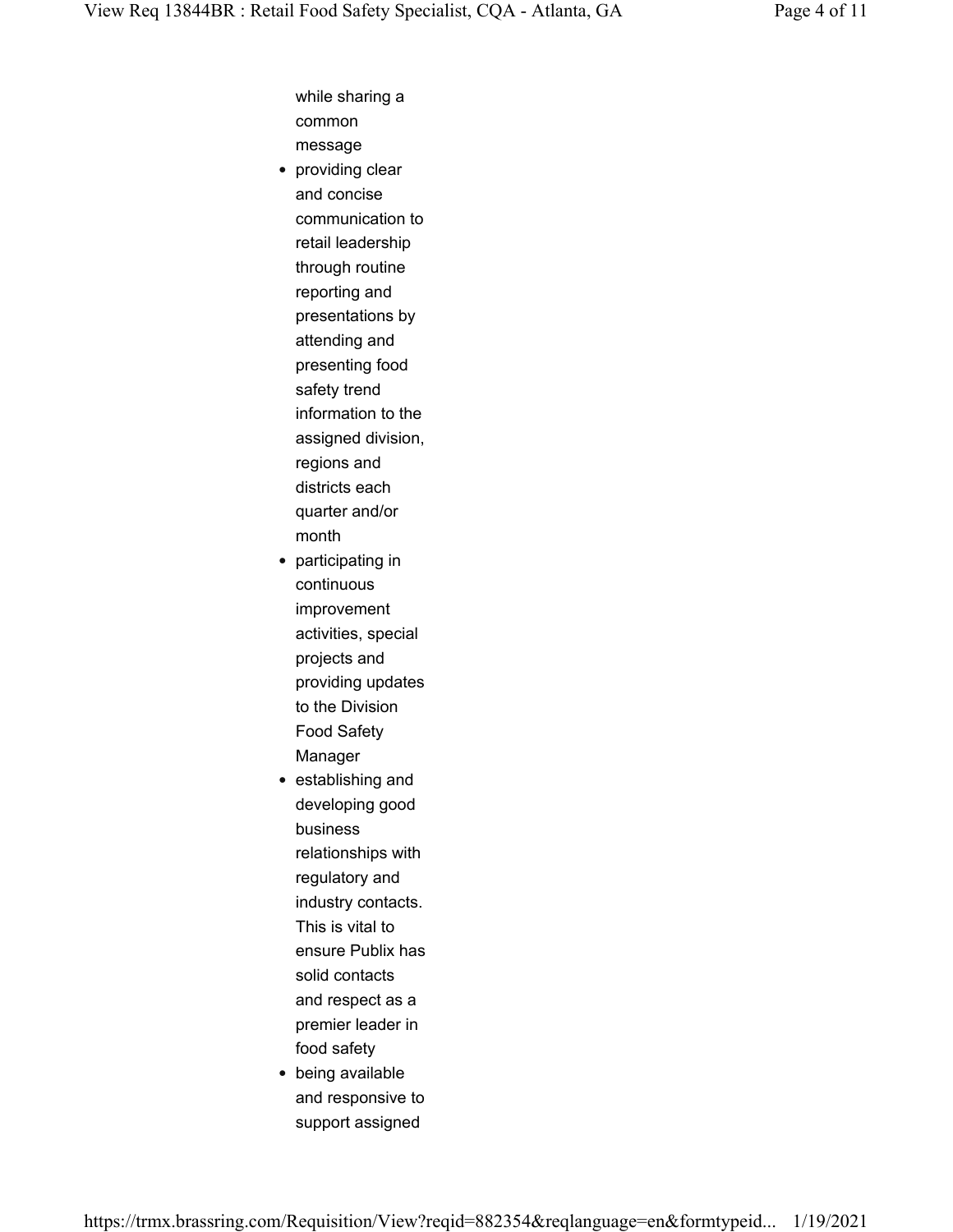roles impacting reactive adverse food safety events to help provide protection of public health of our customers, associates and the Publix brand

Required Qualifications :

• Bachelor of Science degree in Food Microbiology, Food Science, **Environmental** Health or equivalent or equivalent experience.

- at least two (2) years of sanitation, food safety and/or pest management experience
- at least 20 years of age and have a valid driver's license
- possess and maintain an excellent driving record
- willing to travel by air including overnight stays as needed
- National **Environmental Health** Association's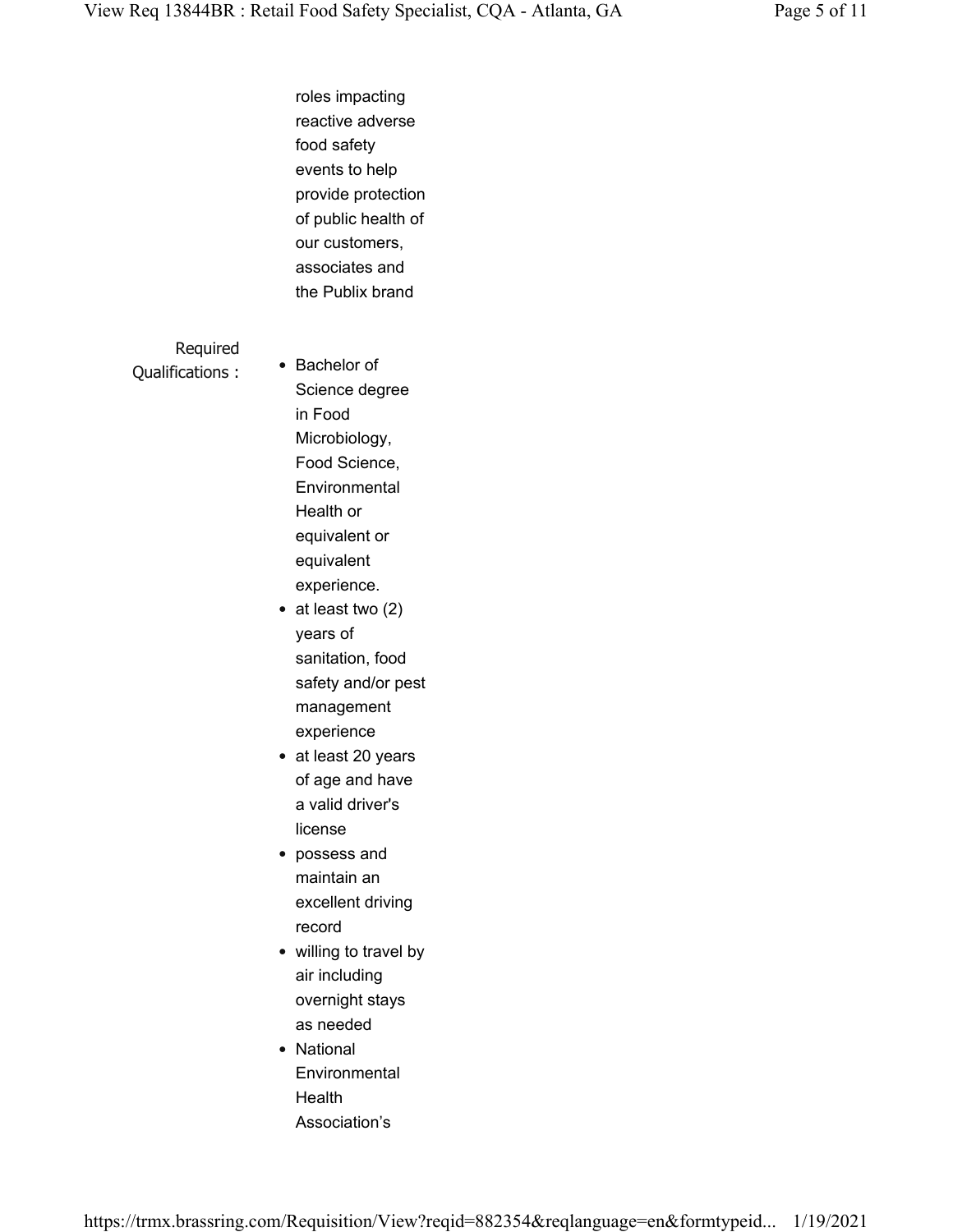(NEHA's) Certified Professional - Food Safety (CP-FS) (or obtain within first year of employment) • knowledge of Federal, State and Local regulatory requirements pertaining to food safety, sanitation, and pest management • in-depth knowledge of sanitation and how it relates to food safety and pest management issues • in-depth knowledge of different pest biological requirements and pest management systems • excellent interpersonal skills and the ability to communicate effectively and calmly with all levels of the organization during routine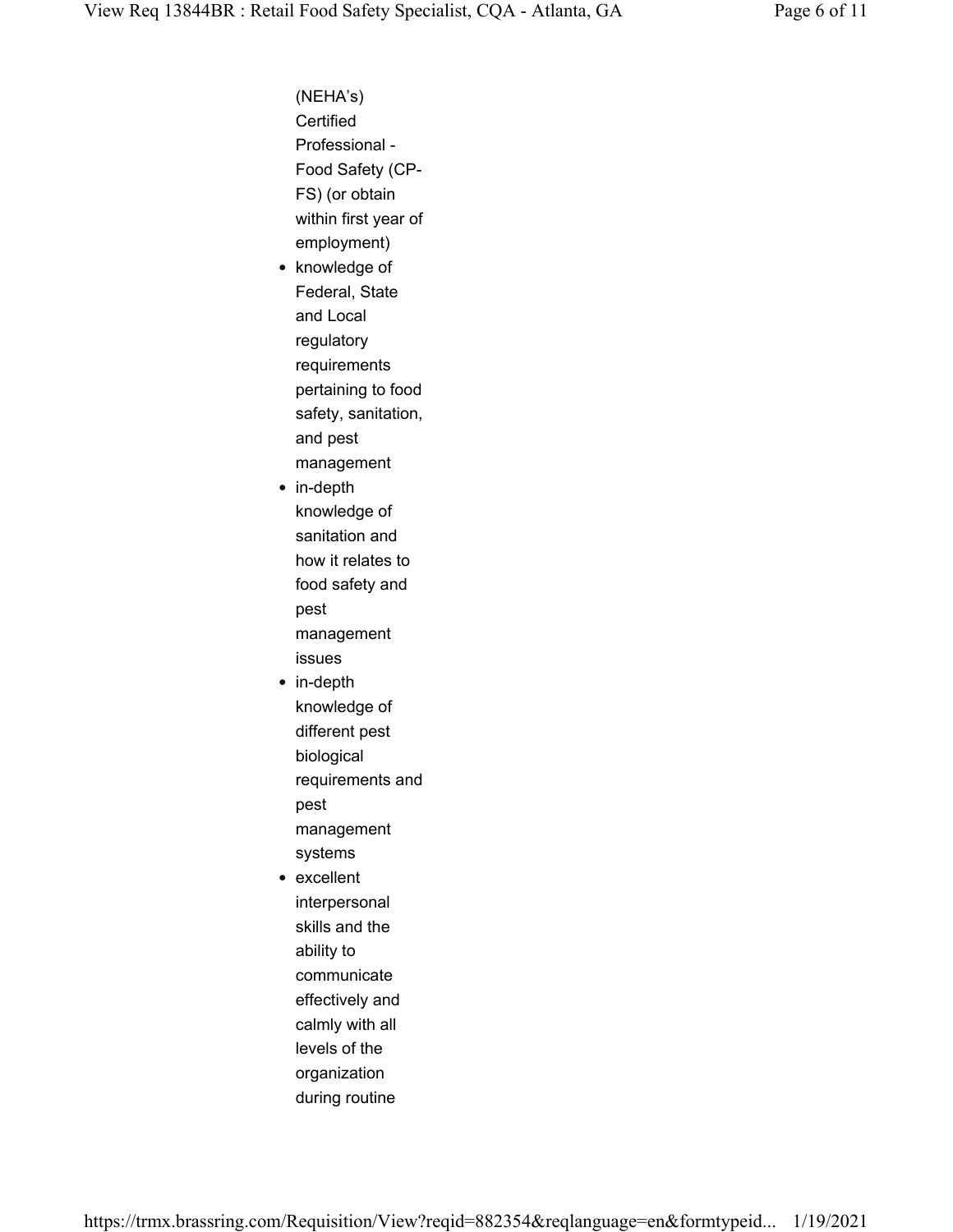and crisis situations

- effective listening and verbal communication skills
- effective writing and problemsolving skills
- knowledge of Microsoft Office (Word, Excel, and PowerPoint)
- ability to make the most efficient and effective use of available time and be able to prioritize work
- projectmanagement and organization skills
- creative thinking and negotiation skills
- driven to provide excellence in customer service
- willingness to work a variable work schedule including nights, weekends, and holidays

Additional Required Qualifications :

Preferred Qualifications :

• five (5) or more years of management experience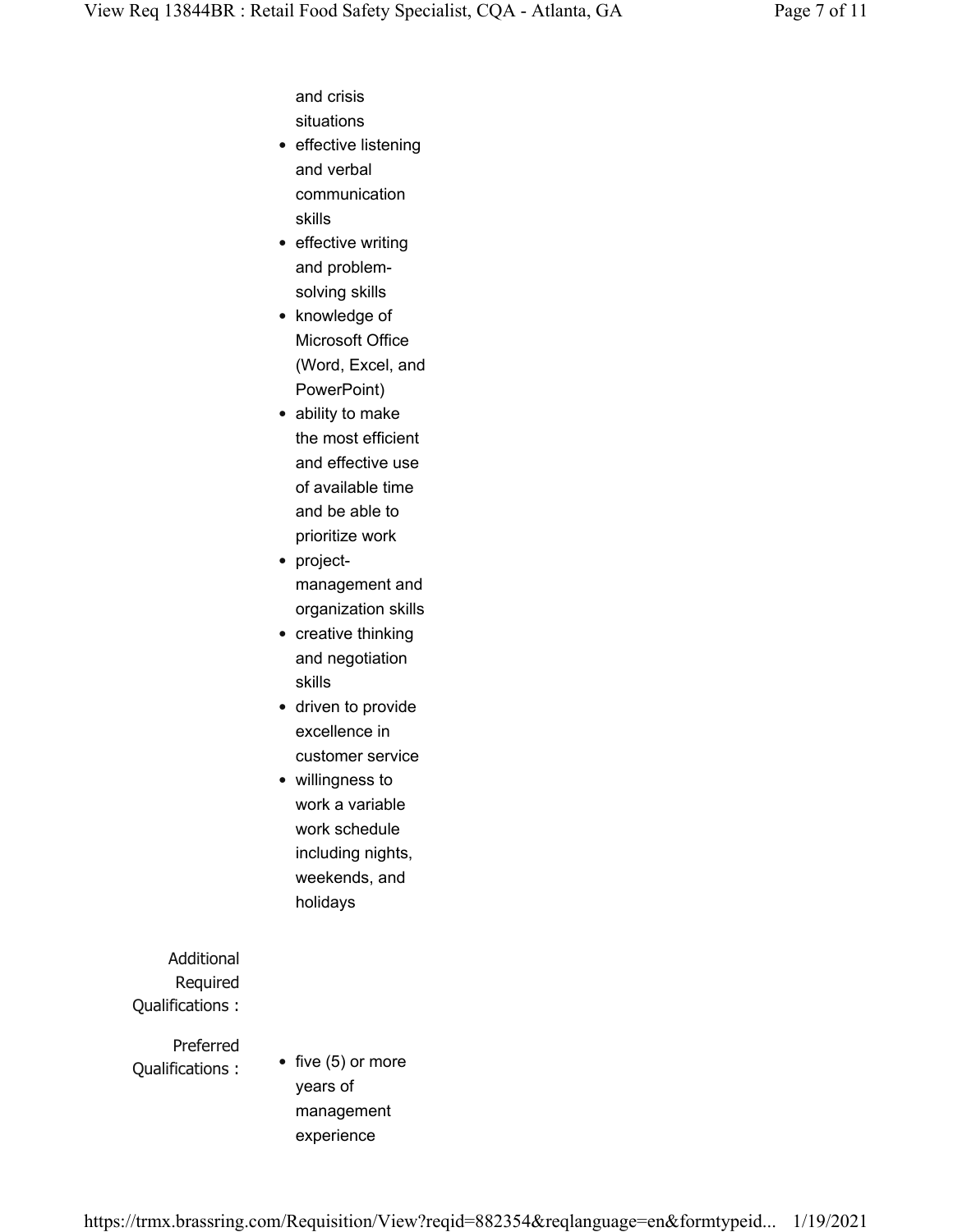relating to Food Safety, Sanitation and Pest Management • National **Environmental** Health Association's (NEHA's) **Certified** Professional - Food Safety (CP-FS) and NEHA's Registered Environmental Health Specialist (REHS)/Register ed Sanitarian (RS) • knowledge of Publix departments and their function with retail, warehousing and distribution • knowledge of food safety principles and Publix's department Reference and Procedure Guides, and Managers' Reference Library

• bilingual (ability to speak Spanish and English)

Additional Preferred Qualifications :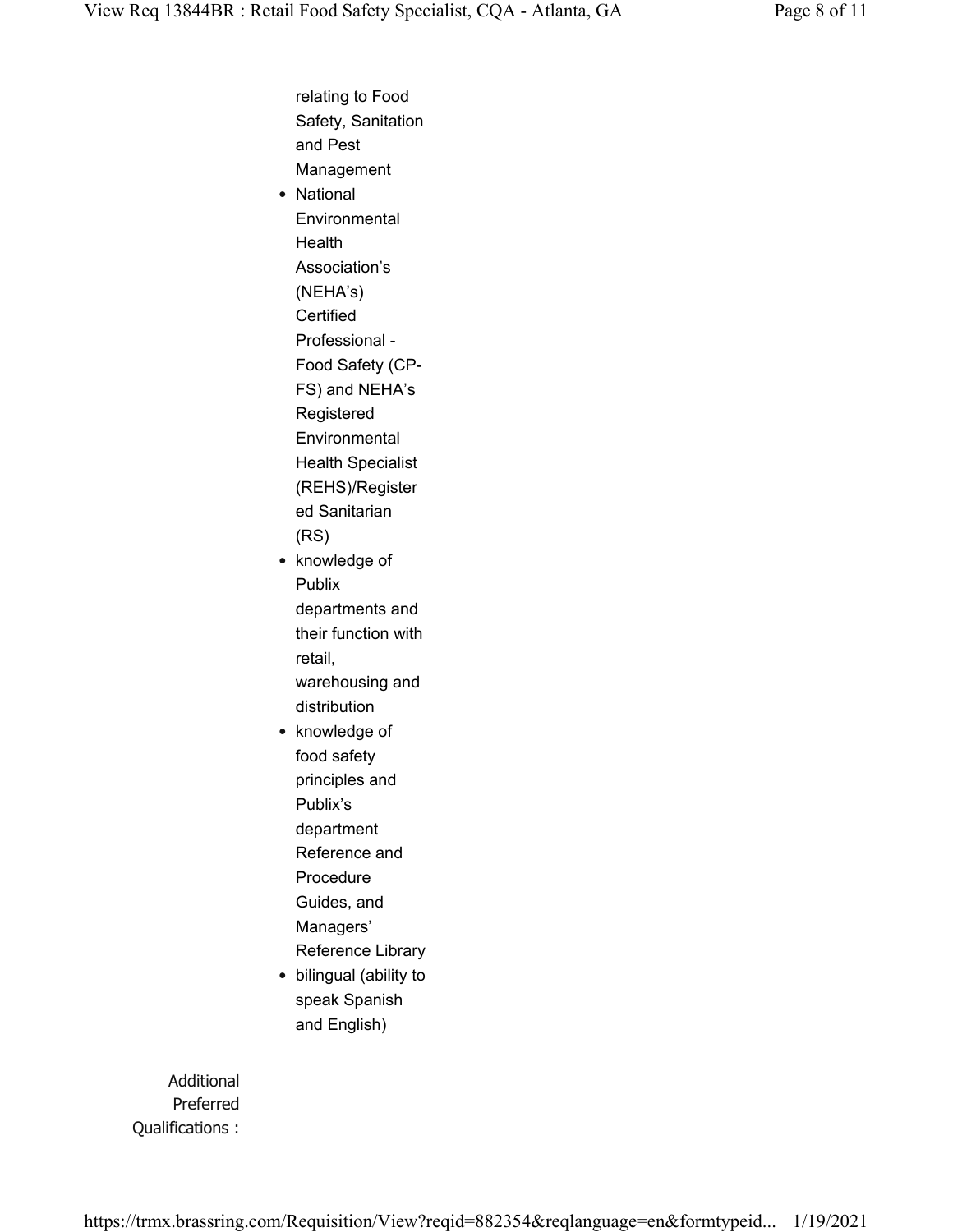Location Information

Location : Atlanta, GA Facility : Atl Divisional Office B001 Address : 2600 Delk Rd S.E. City : Marietta State : Georgia Zip Code : 30067-6202

Set proximity coordinates

Country/Region : United States

Location : Georgia

City : Atlanta

Zip/postal code :

Organizational Information

| Business Unit: Corporate |                                  |                     | Hours of Work: Minimum 45 hours per<br>week |
|--------------------------|----------------------------------|---------------------|---------------------------------------------|
|                          | Department : Corporate Quality   |                     |                                             |
|                          | Assurance                        | Travel 90%          |                                             |
|                          | Functional Industrial Operations | Frequency:          |                                             |
| Area:                    |                                  | Seasonal No         |                                             |
| Paycheck Atl B001        |                                  | Position:           |                                             |
| Division/Bldg or         |                                  | Pull candidates N/A |                                             |
| Store $#$ :              |                                  | from Evergreen      |                                             |
|                          |                                  | $req$ ?:            |                                             |
|                          | 2 - Professionals                |                     |                                             |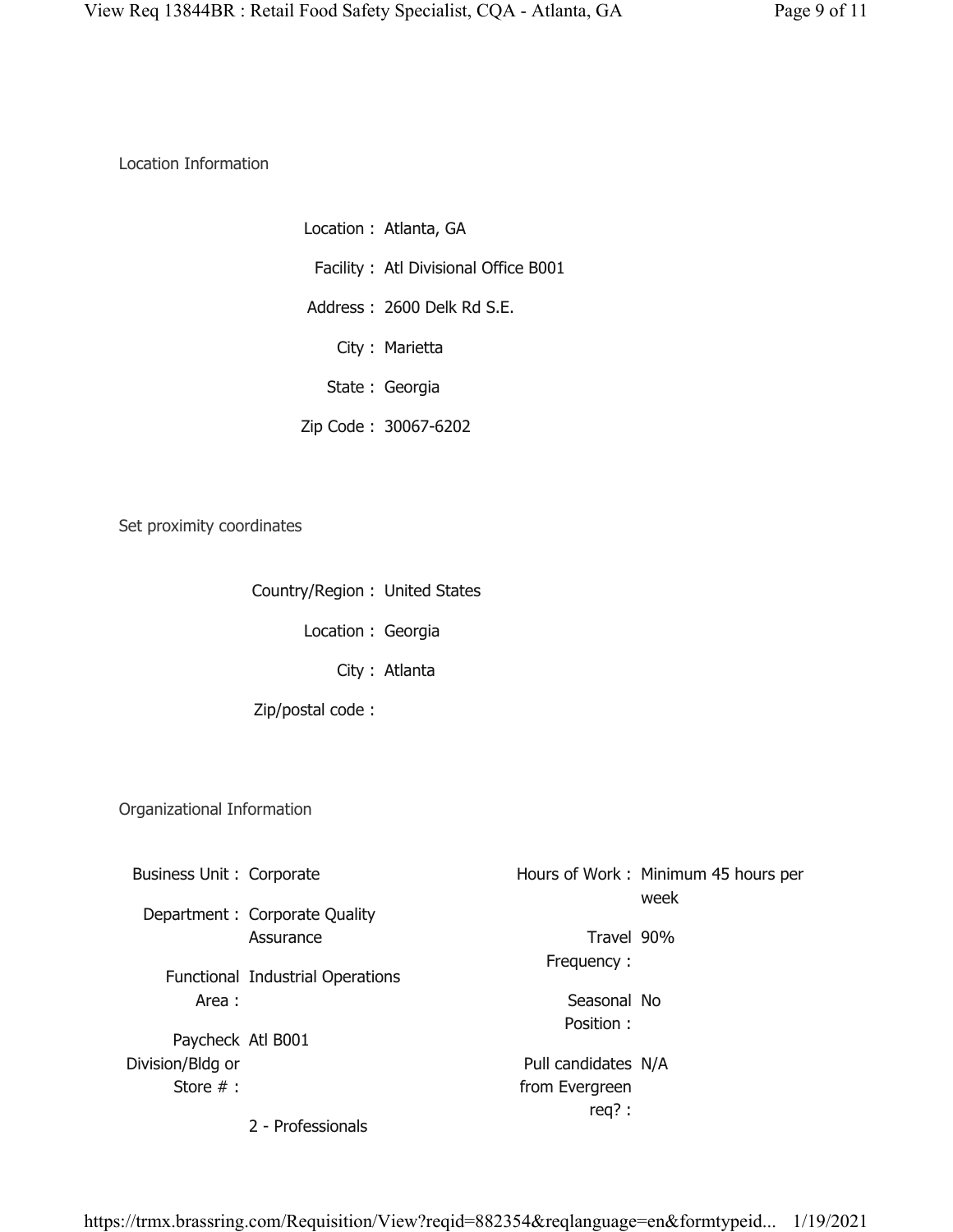EEO-1 Category : Employment Full Time - Regular Type : FLSA : Exempt Reason for Replacement Opening : Reports to Sr Retail Food Safety which position : Manager Number of Direct Reports : Benefits ▪ Employee stock Information : ownership plan that contributes Publix stock to associates each year at no cost ▪ An opportunity to purchase additional shares of our privatelyheld stock ▪ 401(k) retirement savings plan ▪ Group health plan (with prescription benefits) ▪ Group dental plan ▪ Group vision plan ▪ Sick pay ▪ Long-term disability insurance ▪ Company-paid life insurance (with accidental death & dismemberment benefits) ▪ Tuition reimbursement • Vacation pay • Free hot lunches (buffet-style) at facilities with a cafeteria ▪ Paycheck direct deposit • Credit union ▪ Access to over 50 discount offers including discounts on computer, vehicle and wireless purchases ■ 6 paid holidays (associates can exchange the following holidays with their manager's approval: New Year's Day,